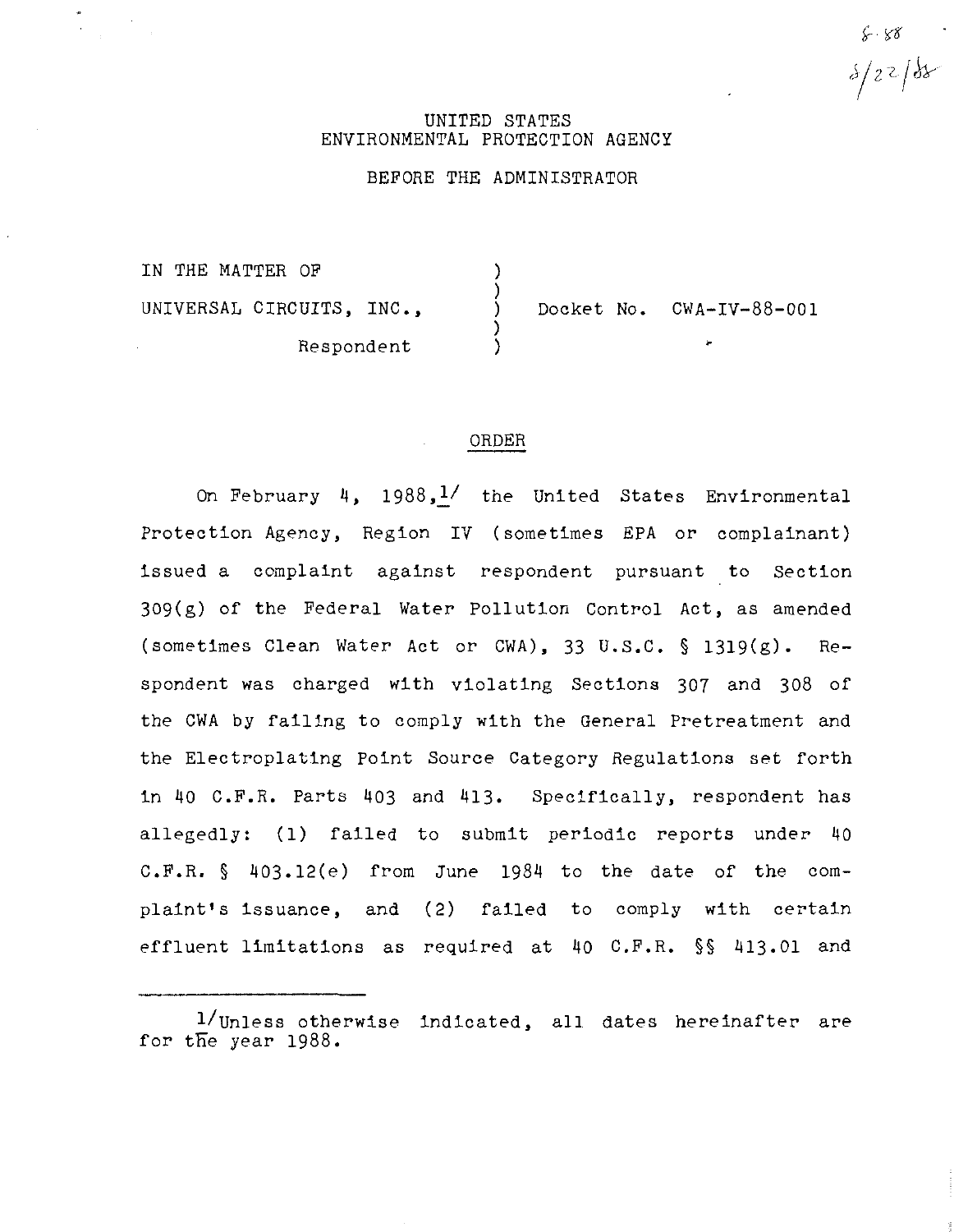413.84 at times from August 1985 and continuing to December 1987. EPA proposed to assess a penalty in *the* amount of \$100,000.

Respondent served an answer, affirmative defenses, and request for hearing on February 23. On July 8 respondent also served a motion to dismiss with supporting brief (motion). Complainant submitted its answer to the motion, with supporting memorandum, on July  $29.2/$ 

The respective arguments of *the* parties are well-known and they will not *be* repeated here except to *the* extent deemed necessary by this order. Respondent argues essentially that complainant applied improperly administrative civil penalties created by the  $CWA^3/$  to alleged violations occurring prior to February 4, 1987, *the* statute's effective date. Respondent claims that such action constitutes an improper retroactive application of the law. To support this, respondent maintains generally that Congress did not intend specifically that the new administrative penalties be applied retroactively, that the administrative penalty provision changed substantively

<sup>2/</sup>In accordance with the order dated July 27, 1988, complainant also served a motion for accelerated decision with<br>accompanying affidavits and documents. The issues raised in accompanying affidavits and documents. *the* motion for accelerated decision shall be addressed in a later order.

<sup>3/</sup>P.L. 100-4, Title III, Section 314(a), enacted February 4, 1987. CWA Section  $309(g)$ .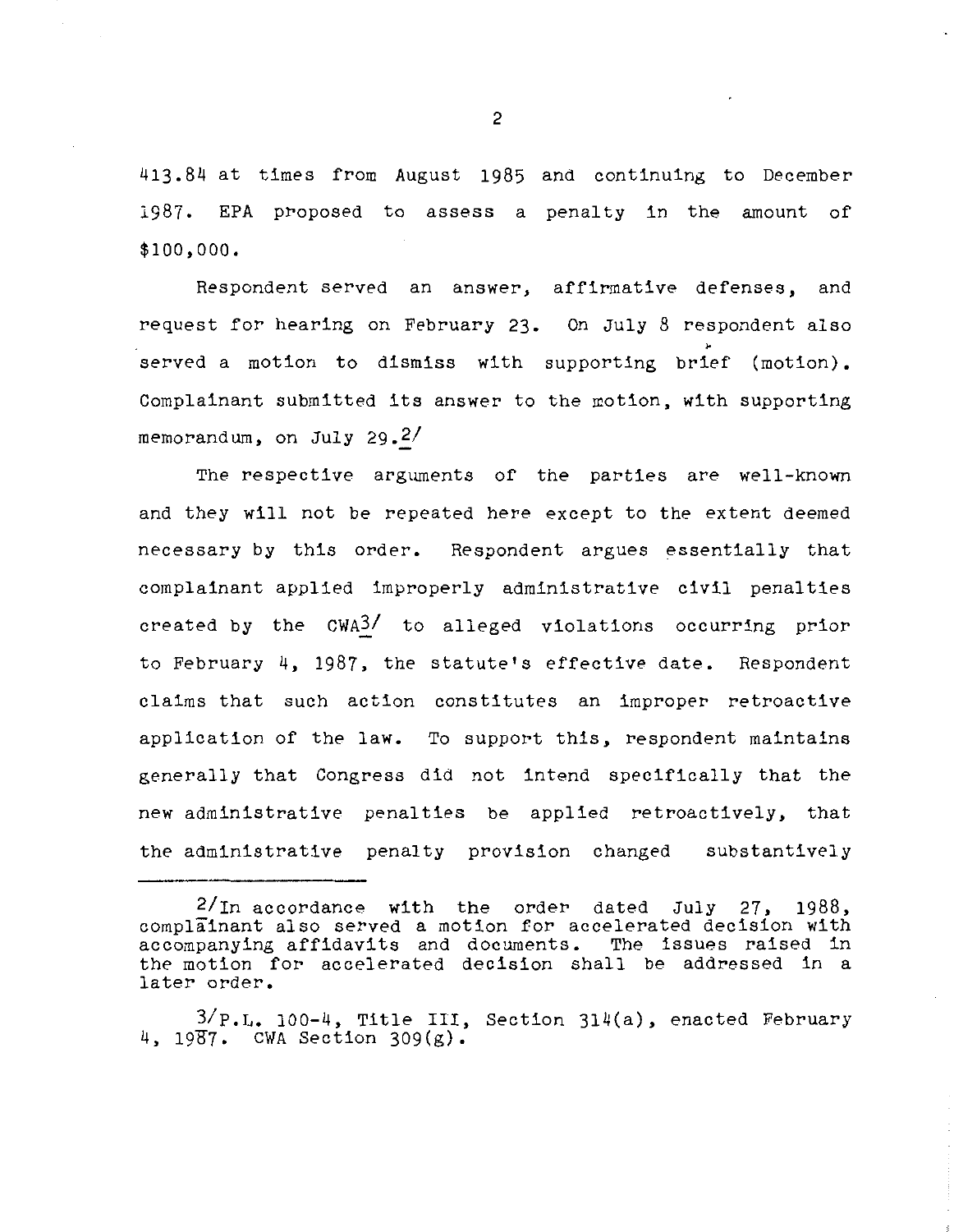prior law, and that such penalties were designed to achieve punitive rather than procedural or remedial results.

Complainant responds that the 1987 amendments to the CWA did not change the nature of violations of the general and categorical pretreatment standards, and that the mechanism provided by Section 309(g) (hereinafter Section) merely constitutes a procedural change which can be applied retroactively. Complainant also asserts that inclusion of the pre-February  $4$ , 1987 violations in the administrative penalty assessment would neither alter any matured or unconditional rights of respondent nor impose any unforeseen obligations on respondent for the reason that the law concerning Pretreatment and Electroplaters existed prior to February 4, 1987 and respondent was well aware of same.

Stated broadly, statutes are construed to operate prospectively unless the legislative intent that they be given retrospective or retroactive operation clearly appears from the expressed language of the acts, or by necessary or unavoidable implication.<sup>4</sup>/ As respondent observes, the language of the Section does not explicitly refer to either an effective date or the extent, if any, of this provision's retroactivity.

<sup>4/82</sup> C.J.S. Statutes§§ 414 (1969). Union Pacific Railroad Company v. Laramie Stock Yards Company,  $231 \t{U.S.}$  190 (1913); Greene v. United States, 376 U.S. 149 (1964); Jackson v. People's Republic of China, 794 F.2d 1490 (11th Cir. 1986).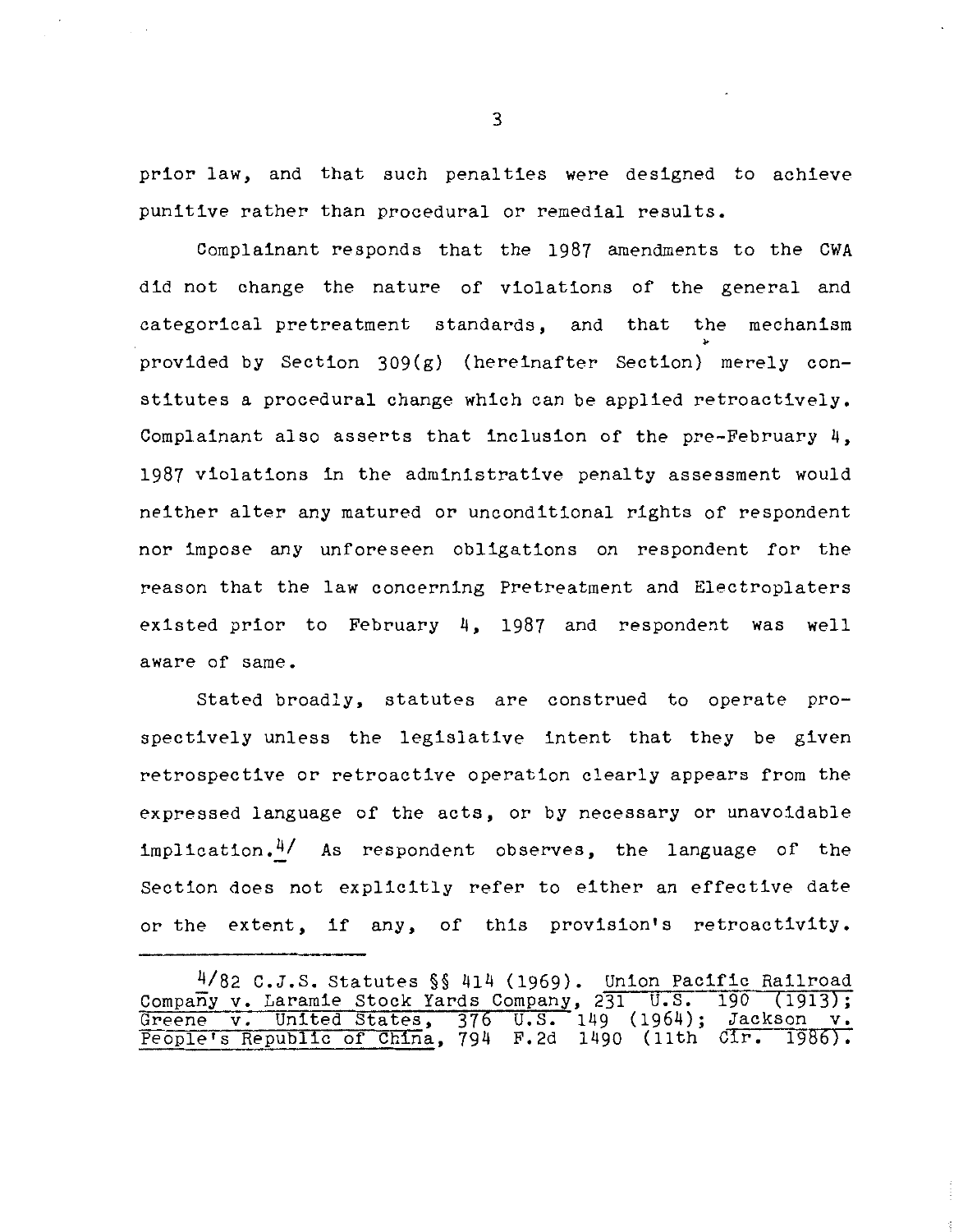However, an examination of the legislative history of the CWA finds support for retroactive application. The Senate's Committee on Environment and Public Works stated:

> The Administrator is not expected to use this new [administrative civil penalty] authority for cases that would otherwise have been tried in court. Three provisions, in particular, reflect the Committee's intent on this score. First, this new-authority is designed to address past, rather than continuing, vio-Tations of the Act." (Emphasis added) • *'}./*

Further, a fundamental strand running through the decisions cited by respondent for prospective application is that the relevant actions, conduct, or transactions preceded newly introduced original, substantive legislation.<sup>6/</sup>

 $5/\text{s}$ . Rep. No. 99-50, 99th Cong., 1st Sess. 26 (1985).

<sup>6/</sup>see, e.g., Union Pacific Railroad Company v. Laramie Stock Yards Company, supra note 4, (Defendant and its immediate grantors allegedly satisfied requirements for adverse possession prior to statute passed by Congress on June 24, 1912); Greene v. United States, supra note 4, (Government employee's right to restitution had "matured" under a 1955 regulation and such right could not be defeated by a subsequent regulation); Fordham v. Belcher Towing Company, 710 F.2d 709 (11th Cir. 1983) (Statute limiting period for commencing personal injury suits with respect to maritime torts did not bar claims which had accrued before statute was enacted); Jackson v. People's Republic of China, supra note 4, (Foreign Sovereign Immunities Act of 1976 not applied retroactively with respect to actions by the Chinese government relating to bonds issued by the Chinese government in 1911); Griffon v. United States Department of Health and Human Services, 802 F.2d 146 (5th Cir. 1986) (Civil Monetary Penalties Law could not be applied retroactively to acts of medicaid fraud committed before Act's effective date).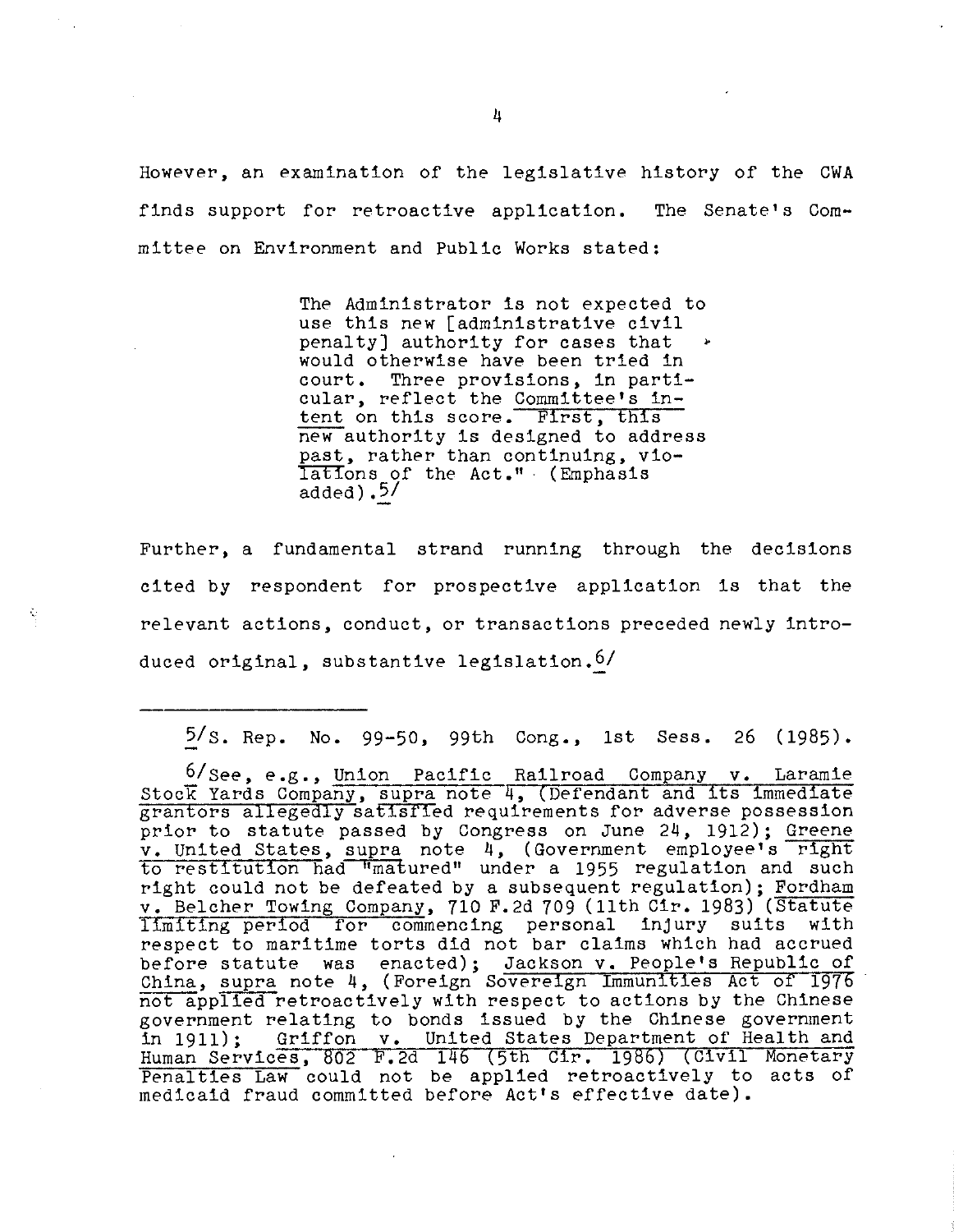In contrast to those decisons, the CWA, as it is generally construed today, was established in 1972 by P.L. 92-500 and can trace its roots back to 1948. Respondent's alleged violations took place during the period June 1984 to the date of the administrative complaint's issuance.

Like the petitioner in Griffon, respondent argues erroneously that retroactive application of a statute, the Section, defeats substantive rights because it creates liability where none existed before. The Fifth Circuit's response is appropriate here as well:

> The alleged difficulty with petitioner's argument is that the basis for petitioner's liability and the burdens of proof in this case existed prior to the passage of the CMPL, so that the petitioner was on notice that his acts were unlawful at the time he committed them. Application of the CMPL under these circumstances can produce no manifest unfairness because advance notice of the applied provisions would not have changed Griffon's conduct nor substantive rights.<sup>7/</sup>

Statutory changes that are procedural or remedial in nature generally apply retroactively.<sup>8/</sup> Remedial statutes are those

 $7/6$ riffon, supra, at 153-154 n. 14.

 $8$ /United States v. Vanella, 619 F.2d 384 (5th Cir. 1980); United States v. Blue Sea Line, 553 F.2d 445 (5th Cir. 1977). Sutherland, Stat. Const. §§ 41.04, 41.09 (4th Edition 1986); 82 C.J.S. Statutes §§ 416, 421 (1969).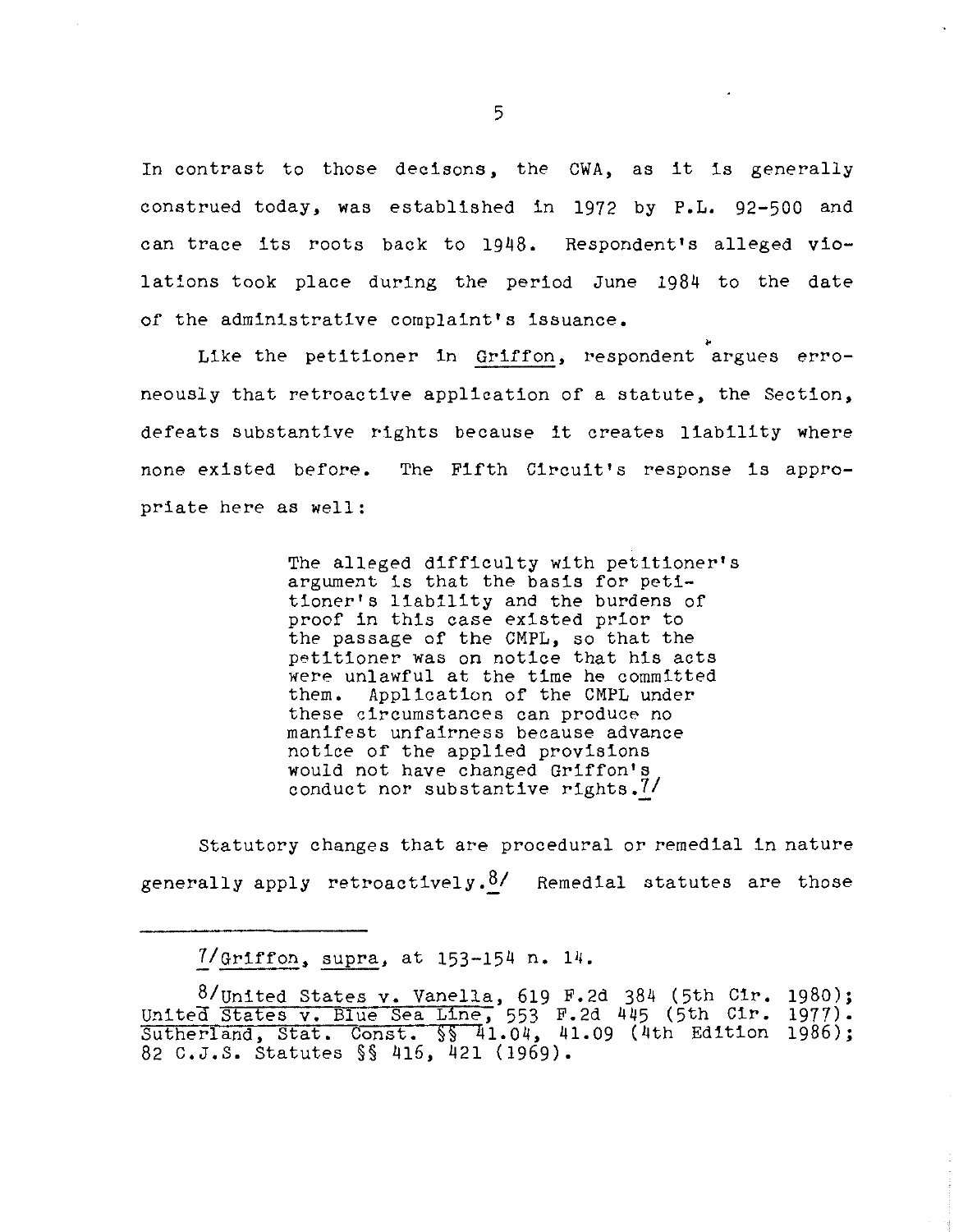which provide a remedy, or improve or facilitate remedies already existing for the enforcement of rights and the redress of injuries.2/ Thus, the term "remedial" is usually used in the context of either legislation which is not penal<sup>10</sup>/ or criminal in nature, or legislation which is procedural in nature; that is, does not affect substantive rights. Further, the inclusion of a penalty provision, without more, does not by a flash of legal legerdemain make a statute penal in nature.

Respondent maintains that retroactive application of the Section is not warranted in the instant case because what may be construed as a procedural change has been accompanied by such substantive changes as a new adjudicative forum, burden of proof, standard of evidence, and source of liability. This thesis is not persuasive. Statutory changes have been held to be procedural and remedial in nature where the congressional purpose is "shoring up the enforcement mechanisms" of the relevant statute, $11/$  or the forum is completely shifted

*912* Sutherland, supra at § 60.02.

10/Where the primary purpose of a statute is expressly enforceable by fine, imprisonment, or similar punishment the statute is always construed as penal. The prime object of every law that is strictly penal is to enforce obedience to the law's mandates by punishing those who disregard them. Id. at §§ 59.01.

11/Griffon v. United States Department of Health and Human Services, supra note 6, at 151; United States v. Blue Sea Line, supra note 8.

6

 $\label{eq:2} \mathcal{F}_{\text{c},\text{c}}(\mathbf{y}) = \mathcal{F}_{\text{c},\text{c},\text{c}}(\mathbf{y})$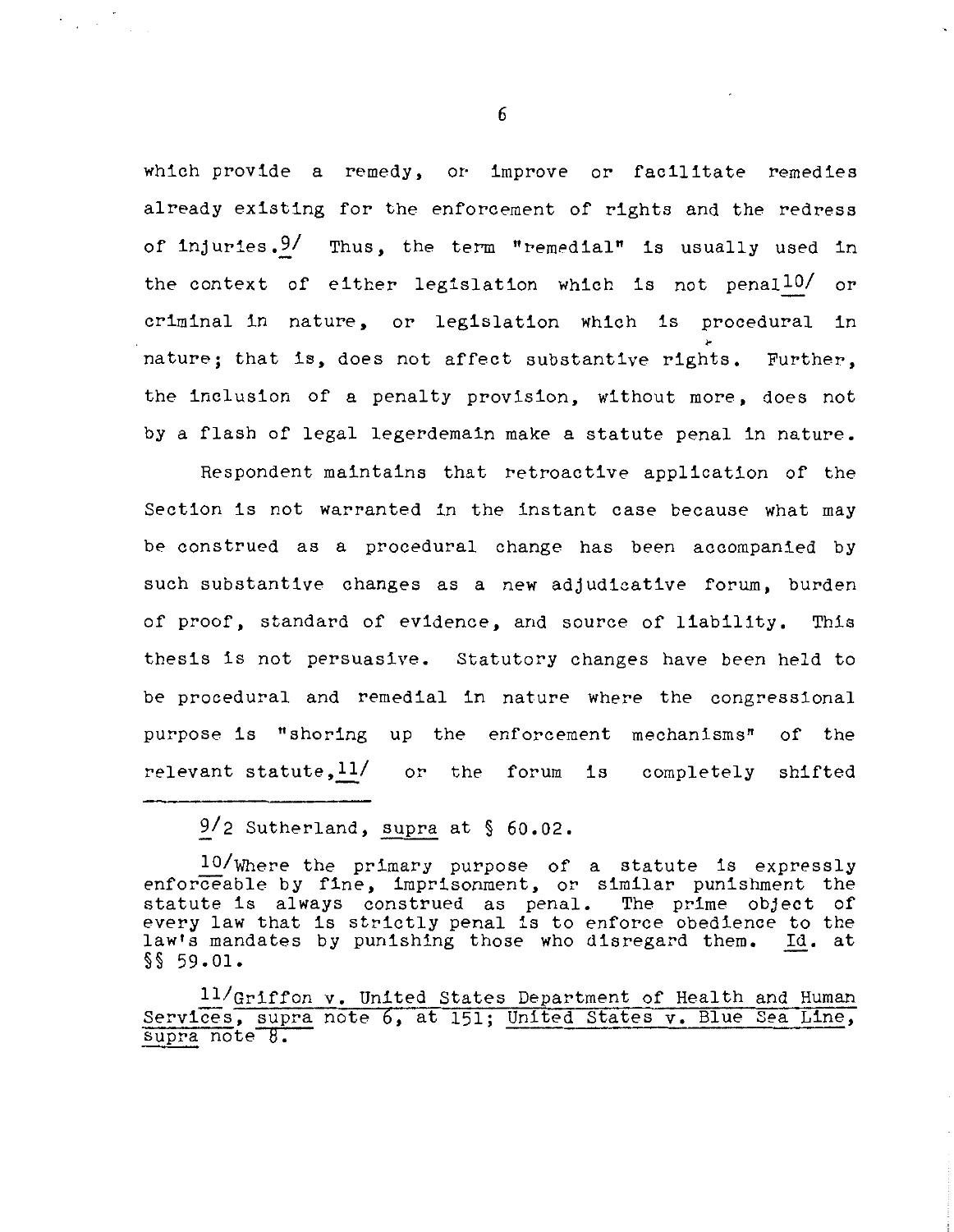for adjudicating a particular type of claim ,12/ The legislative history of the Section<sup>13</sup>/ details the enforcement role envisioned for administrative civil penalties under the Clean Water Act:

> This authority to issue administrative penalty orders is intended to complement and not to replace a vigorous civil judicial enforcement program. Civil judicial enforcement is a keystone of successful enforcement of the Act and necessary for cases involving novel issues of law or contested penalty assessments, cases requiring injunctive relief, serious violations of the Act, or large penalty actions, and cases where remedies are sought requiring significant construction or capital investment. The addition of this enforcement tool is based in part on the Agency's assurance that it does not intend to retreat from vigorous judicial enforcement of Clean Water Act violations.

The addition of administrative civil penalties should, therefore, increase the total number of enforcement actions without any corresponding decline in the number

12/Hallowell v. Commons, 239 U.S. 506 (1916); United States v. Blue Sea Line, supra note 8; Bell v. New Jersey, 461 U.S.  $773(1983)$ .

13/H.R. Rep. No. 99-189, 99th Gong., 1st Sess. (1985) at 31; H.R. Rep. No. 99-1004, 99th Gong., 2d Sess. at 138 (1986).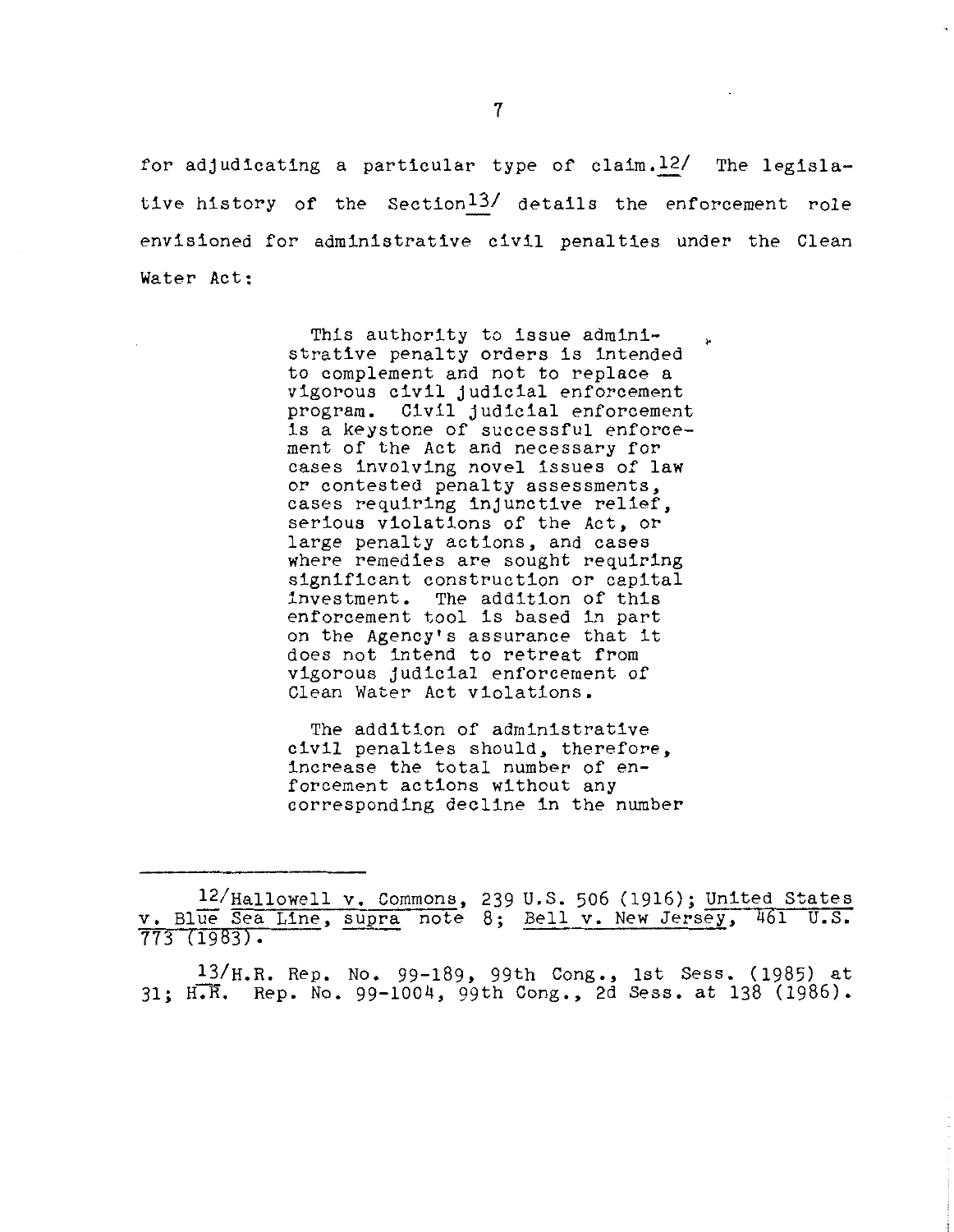of judicial enforcement actions taken by the Administrator. The Administrator is not expected to use this new authority for cases that would otherwise have been tried in court.

l! l! l!

Administrative penalties could provide greater deterrent value than an administrative order for a violation that does not warrant the more  $re$ source intensive aspects of judicial enforcement. Many Clean Water Act violations are straightforward, selfreported and likely uncontested by the violator. The administrative penalty authority is expected to be exercised where violations are clearly documented and easily corrected and will likely be uncontested by the violator.

To serve its intended function, this administrative enforcement tool should be tailored to the less complex cases for which it is intended. Administrative enforcement should be as flexible and unencumbered by procedural complexities as possible, consistent with due process considerations while providing for effective input by citizens who may be affected by the violations. Administrative cases should be resolved  $p$ romptly.<sup>14/</sup>

The fact that respondent is a party to an administrative, rather than a federal district court, proceeding does not bar retroactive application of the Section. For similar reasons,

 $14$ /Supra note 5, at 26-27.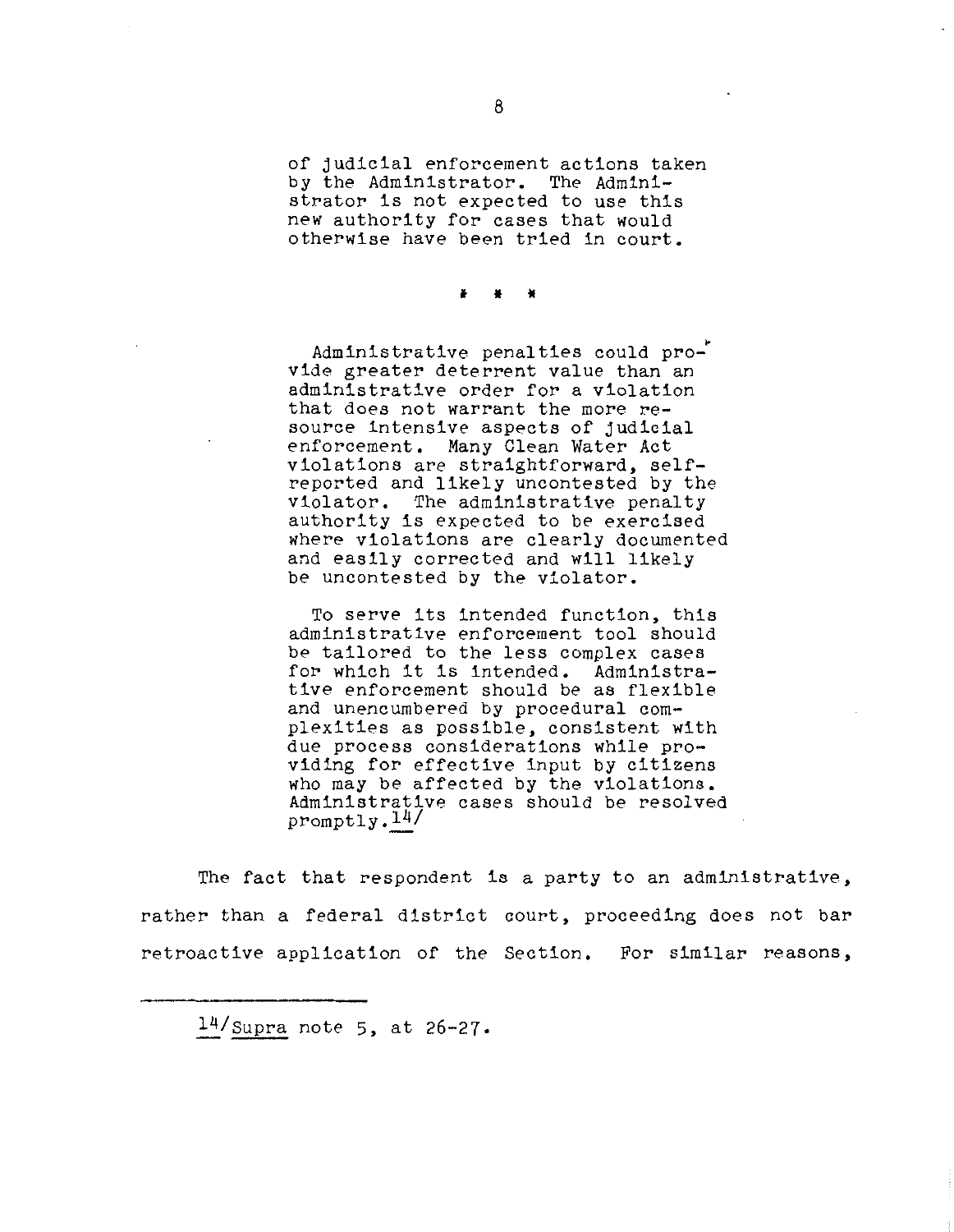ancillary features of an administrative civil penalty proceeding shall not preclude its retroactive operation with regard to such matters as the government's reduced burden of proof or new standards of evidence,15/ Nor do the size of the administrative civil penalties imposed by the Section condemn the statute's retrospective application. Respondent relies mistakenly upon United States v. Bekhrad  $16/$  to argue that a change in the size of applicable penalties must be given prospective operation. In Bekhrad, retroactive application was denied to an otherwise procedural remedy because the amendment created a new liability in connection with a past transaction,  $17/$ unlike the situation here.

Respondent claims that the Section authorizes the imposition of penalties which had not been previously available, specifically Section  $309(g)(1)(B)$ . However, violations of any condition or limitation in a permit issued under Section 404 of CWA are already subject to civil and criminal sanctions pursuant to Sections 309(a), 309(c), and 309(d) of the CWA,

15/united States v. Blue Sea Line, supra note 8.

16/672 F. Supp. 1529 (S.D. Iowa 1987).

 $17/\text{The Civil}$  Fraud Claims Act incorporates by reference a criminal statute. Moreover, the legislative history suggests Moreover, the legislative history suggests that the amendment was intended to be applied only prospectively.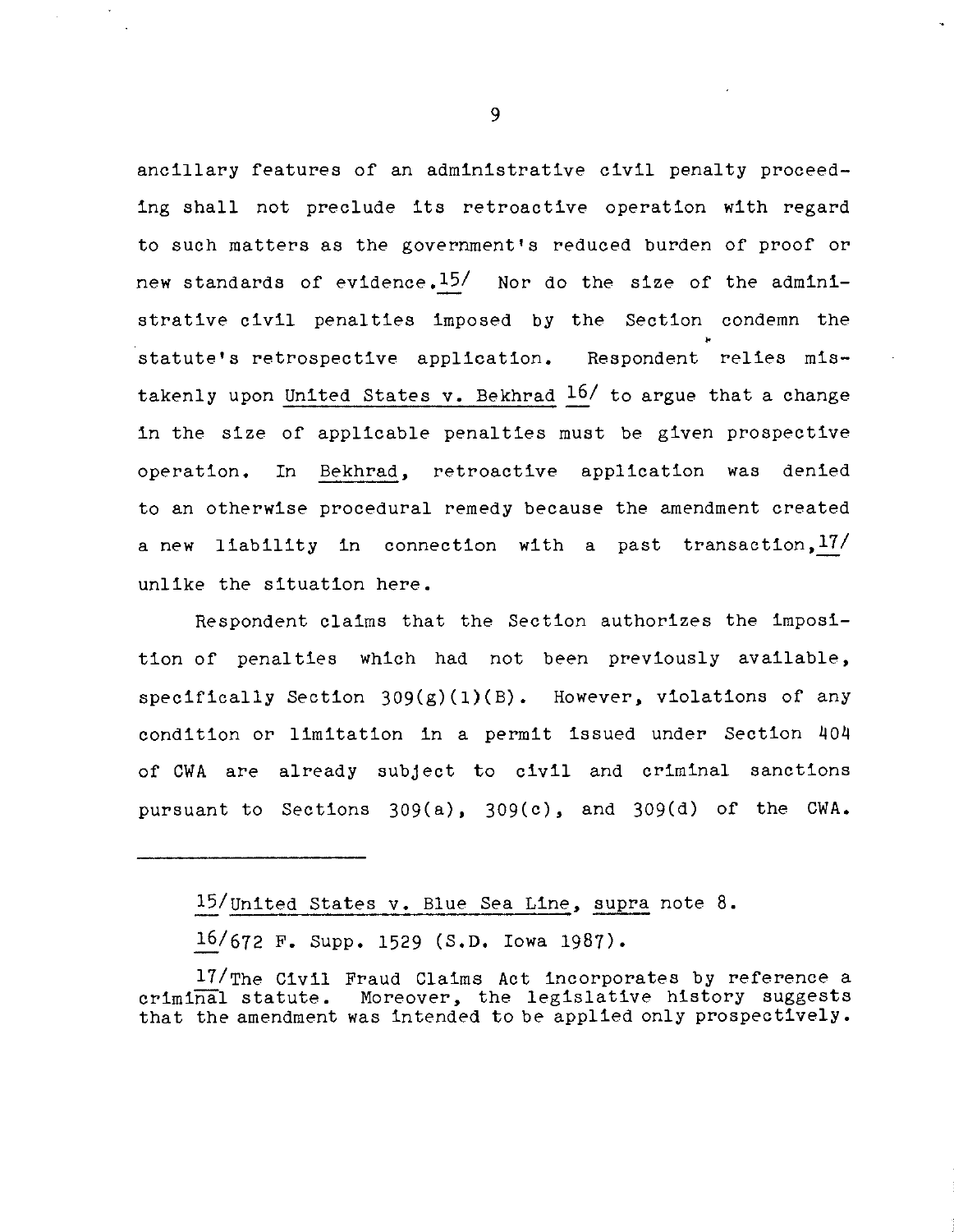IT IS ORDERED that respondent's motion to dismiss be DENIED.

espondent's motion to dismiss be <u>DENIED</u>.<br>Taul 11. Jandu Luye<br>Frank W. Vanderheyden<br>Administrative Law Judge

Ł

Dated:  $\frac{\text{Augart 22, 19}}{9}$